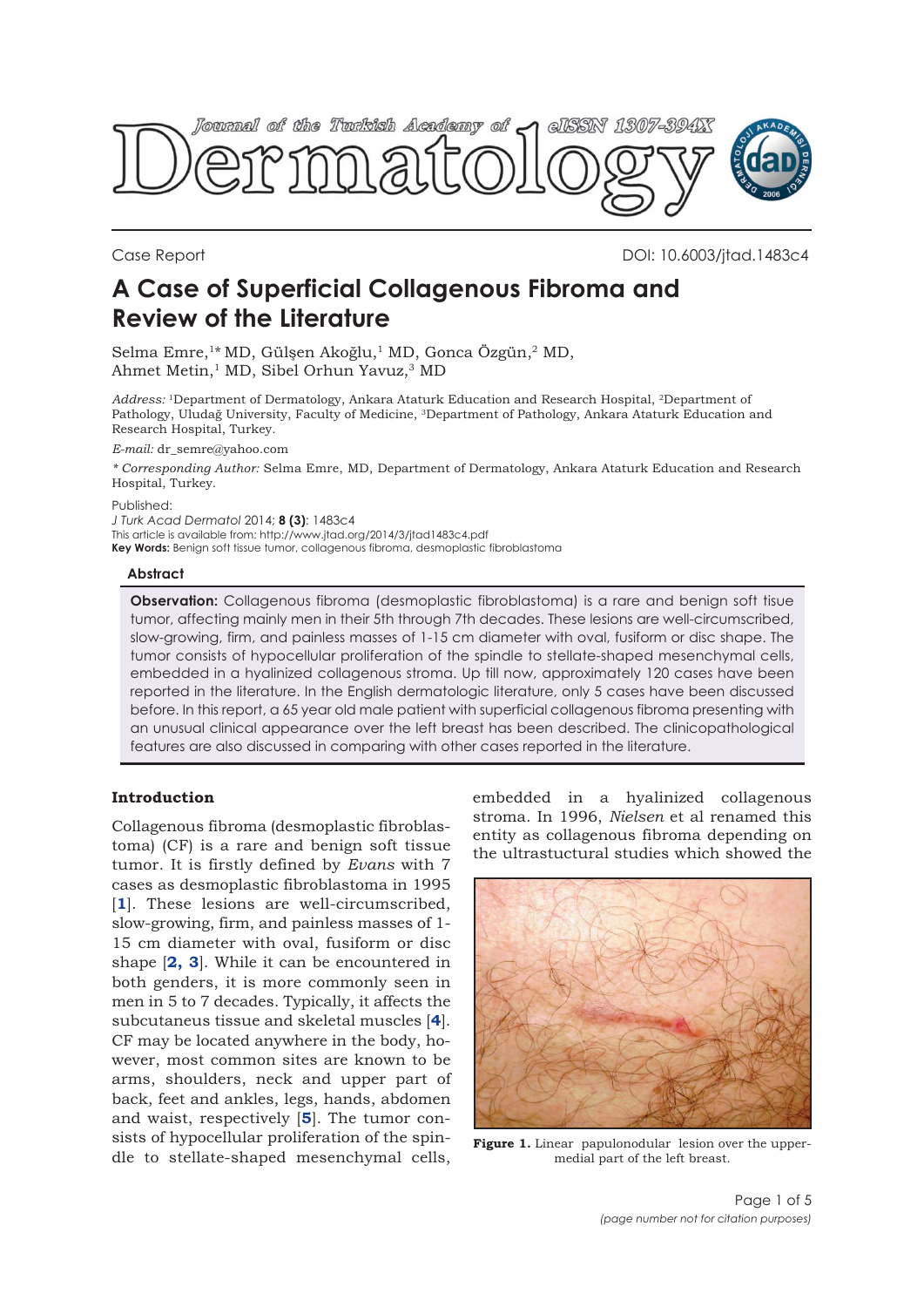*J Turk Acad Dermato*l 2014; **8 (3)**: 1483c4. http://www.jtad.org/2014/3/jtad1483c4.pdf



**Figure 2.** Well-circumscribed nodular lesion seen in the dermis (H&E; x40).



**Figure 4.** Trichrome staining; diffuse and intense posistaining; diffuse and intense posi-<br>**Figure 5.** Positivity with vimentin staining  $(x200)$ <br>tivity  $(x200)$ .

tumor cells to be mature fibroblasts and myofibroblasts [**[6](#page-3-0)**]. Up till now, approximately 120 cases have been reported in the literature. In the English dermatologic literature, only 5 cases have been discussed before. In this report a case of superficial CF on an unusual localization has been described and compared with the clinicopathological features of other cases previously published.

# **Case Report**

A 65-year-old male patient presented to our outpatient clinic with a fusiform swelling that has been slowly growing for 2 years. Dermatological examination revealed a firm, pinkish, well-circumscribed, linear papulonodular lesion with a size of 1x5 cm over the upper-medial part of the left breast (**[Figure 1](#page-0-0)**). There was no history of trauma or surgery to the site of the lesion before it was noticed. He had no subjective complaint such as pruritus or pain. He had been operated because



**Figure 3.** Spindle and stellate shaped cells within the eosinophilic stroma (H&E; x400).



of an inverted papilloma in the bladder and had adrenalectomy due to an adrenal cortical adenoma. Family history was not remarkable. Routine laboratory analyses (complete blood count, liver and kidney function tests, and complete urinalysis) were all within normal limits. Histopathological examination of the skin demonstrated a well-circumscribed, collagen-rich and nodular lesion in the dermis (**Figure 2**). The lesion consisted of spindle and stellate-shaped cells within the eosinophilic stroma. The cells exhibited an occasional perinuclear transparency and wedge-shaped appearance (**Figure 3**). Trichrome staining showed a diffuse and intense positivity (**Figure 4**). Immunohistochemical staining with SMA (smooth muscle actin) and vimentin were positive (**Figure 5**). S-100, CD34, panCK (cyto-keratin), and CD68 were all negative. Based on these clinical and histopathological findings, the patient was diagnosed as CF. The magnetic resonance imaging of thorax did not show any muscle or bone invasion. After informed consent, CF lesion was treated with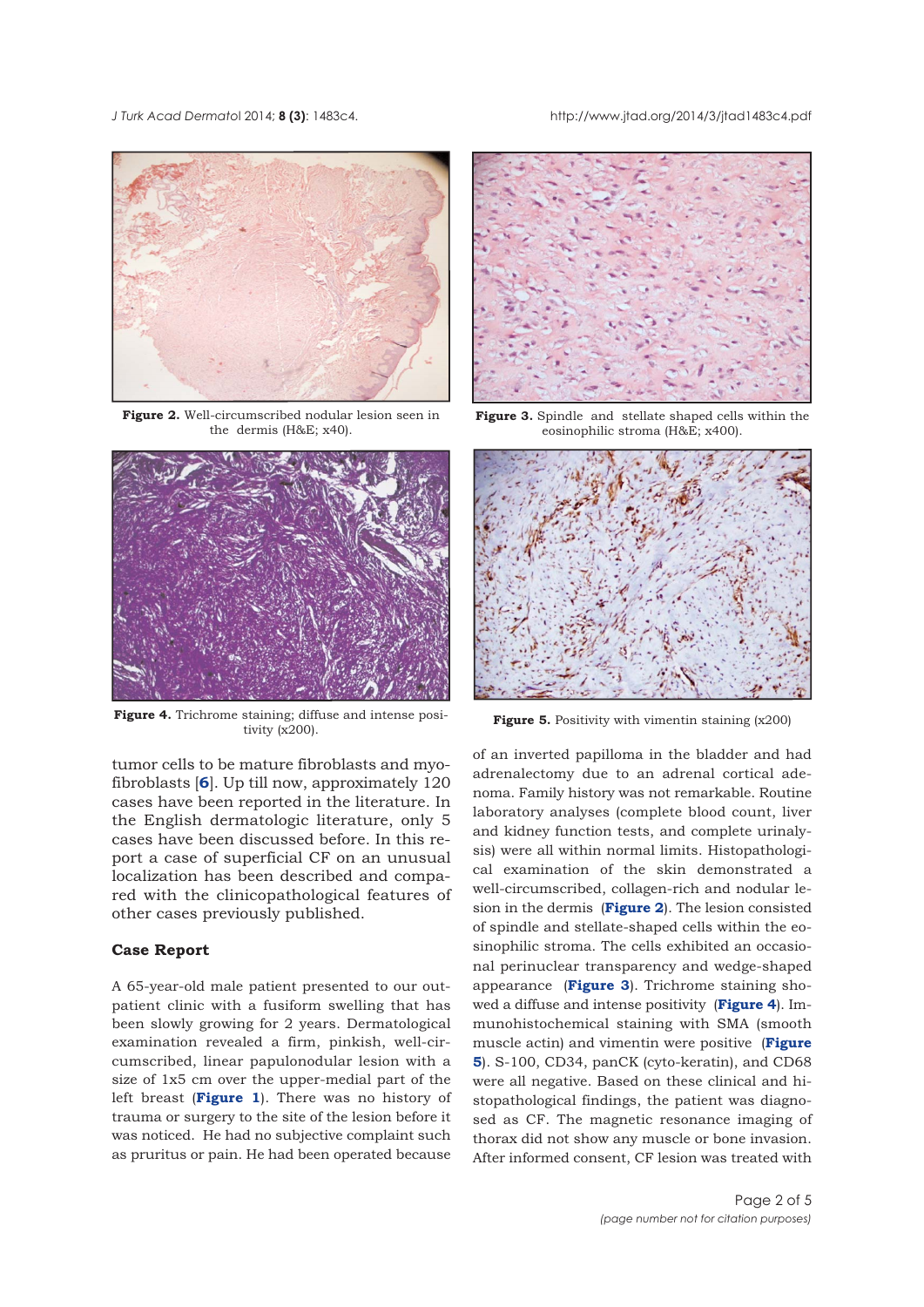total surgical excision. No recurrence or new lesion was observed after a one year follow-up.

# **Discussion**

Since CF may be mistaken for many benign and malign soft tissue tumors, the pathologists generally diagnose this rare neoplasm by histopathological examination. Therefore, approximately 90% of CF cases were found to be reported primarily by pathologists when the literature was looked through. Although CF is a benign neoplasm, the localization of the tumor may have a mass effect and invade the adjacent tissues. About 10% of all cases were reported by ophthalmologists, otolaryngologists, orthopedists, or surgeons who excised these tumors which were symptomatic in their localization, or by radiologists who diagnosed interesting radiological findings. In the present case, the lesion was an asymptomatic mass that has been growing for 2 years. Depending on the typical histopathological findings of CF, the diagnosis was established.

Histopathologically, CFs are well-circumscribed and noncapsulated tumors. Stellate or spindle shaped fibroblast-like cells forming the nodules are dispersed within the collagenous or fibromyxoid matrix. Mitotic activity is either absent or very limited. Immunohistochemical methods are beneficial in verification of the diagnosis. Vimentin stains diffusely positivite. Muscle-specific actin and SMA display varying degrees of positivity. Desmin, CD34, and S-100 protein are negative [**[5, 7](#page-3-0)**]. In the present case, results of typical stains were found for CF. Keloid, dermatofibroma and leiomyoma were the main differential diagnoses. Negatif stain for CD34 excluded dermatofibroma. Actin and desmin stains were negative in contrast to leiomyoma. The histopathological findings demonstrated relatively well- circumscribed, collagen-rich and nodular pseudocapsulated lesion. The cells were dispersed into the fibrohyalinized stroma. These findings were not similar with keloid tissue, which has an ill-defined, infiltrative appearance with fibrotic areas consisting of rough, bright, and thick collagen fibers in the center. Histopathological findings together with no reccurence after surgery supported that the lesion was not a keloid.

*Miettiren* and *Fetsc*h reported the largest series of CF with 63 cases, which had lesions mainly on the upper extremities [**[5](#page-3-0)**]. The other affected body regions were lower extremities, head and neck region, and trunk, respectively [**[8, 9](#page-3-0)**].

Most of the CF lesions are localized in deep soft tissue, infiltrating the underlying muscle and/or bone, or in articular or intraabdominal spaces. The muscle invasion was detected in about 80% of these cases. CF lesions were usually defined as painless, long standing, slowly growing movable masses. Most of them were excised because of mass effect as an eyelid edema due to CF of the lacrimal gland [**[10](#page-3-0)**], lower abdominal mass or invasion of the lesion into the adjacent tissues such as vertebral bone [**[11](#page-3-0)**], the neck causing neurological symptoms [**[12](#page-3-0)**], and hip [**[13](#page-3-0)**]. Trunk appears to be the least involved body region with CFs. These tumors were mostly reported to be deep seated. They usually infiltrate the underlying muscle or bone [**[2, 3, 4,](#page-3-0) [5,](#page-3-0) [11,](#page-3-0) [14,](#page-3-0) [15,](#page-3-0) [16,](#page-3-0) [17](#page-3-0)**]. Their localizations were scapular [**[3](#page-3-0)**], infrascapular region [**[2](#page-3-0)**], abdominal wall [**[5](#page-3-0)**], vertebra [**[11](#page-3-0)**], lower intraabdomen [**[2,](#page-3-0) [14](#page-3-0)**], trapezius muscle [**[15](#page-3-0)**], supraclavicular fossa [**[16](#page-3-0)**], pectoralis minor muscle [**[4](#page-3-0)**], and back [**[17](#page-3-0)**]. Moreover, there are some cases of uncommon CF locations, in the oral mucosa, tongue and orbital area [**[18, 19, 20,](#page-3-0) [21,](#page-3-0) [22](#page-3-0)**]. The last reported unusual CF case was characterized as an ulceration on toe that mimics a diabetic foot ulcer [**[23](#page-3-0)**]. The present case represents the CF lesion over the left breast, which has not been described before.

The superficial form involving dermis and/or subcutis has been found to be well documented only in 5 recent cases in the English literature [**[2,](#page-3-0) [7,](#page-3-0) [24](#page-3-0)**]. Among them, 2 are located on the trunk as in our case.

Depending on localization, clinical and histopathological features of the tumor, many benign and malign soft tissue tumors and reactive fibroblastic lesions should be considered in the differential diagnosis of CF. Desmoid tumor, low grade fibromyxoid sarcoma, neurofibroma, calcifying fibrous pseudofibrous tumor, solitary fibrous tumor, elastofibroma, sclerotic fibroma of the skin, fibromatosis, perineuroma, nodular fascitis, Gardner fibroma, and aponeuritic fibroma, should be keep in mind [**[25,](#page-4-0) [26](#page-4-0)**]. These lesions may be usually differentiated by histopathological examination.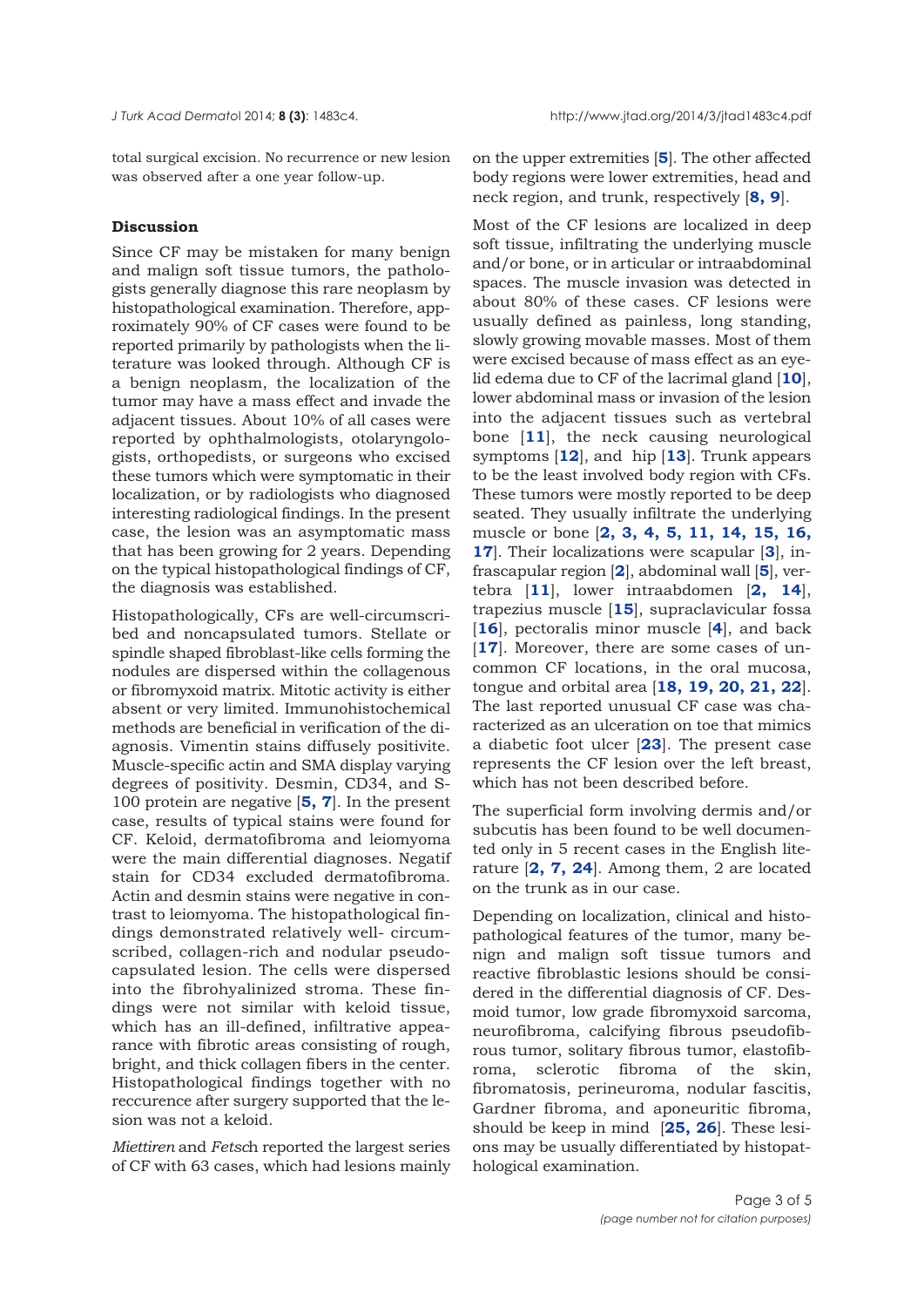<span id="page-3-0"></span>*J Turk Acad Dermato*l 2014; **8 (3)**: 1483c4. http://www.jtad.org/2014/3/jtad1483c4.pdf

In the recent studies, cytogenetic analysis has been performed to understand the pathogenesis of CF [**5**]. Upon these findings, the breakpoint at chromosome 11q12 was considered to be pathogenetic in CF. Researchers suggested that chromosomal rearrangements involving 11q12 may be a useful diagnostic adjunct in distinguishing CF from desmoid tumors and nodular fasciitis [**[27, 28](#page-4-0)**]. Desmoid tumors usually have extra copies of chromosome 8 or 20 or both of them, or loss of the 5q21~q22 region [**[29](#page-4-0)**]. Although only 3 cases of nodular fasciitis have been cytogenetically analyzed, 2 of them showed rearrangements with a 3q21 breakpoint [**[30](#page-4-0)**].

The cytogenetic analyses of CF both help to distinguish CF from other important lesions and also answer the questions on the speculations whether CF is a neoplasm or a reactive condition. Specific break points in the DNA [**[29](#page-4-0)**]. no inciting events and no defined specific cause of a reactive fibrous proliferation [**1, 4**] support the suggestions that CF is a benign neoplasm rather than a reactive process.

The treatment of CF is basically total excision. Therefore, the correct diagnosis of CF avoids unnecessary wider excisions and many other therapies such as chemotherapy and radiotherapy. *Miettinen* and *Fetsch* reported no recurrence after excision of the tumor in 39 patients who were followed up for a period of 11 years [**5**]. There is no data indicating what would happen if the tumor is remained untreated. In this report, the CF lesion was totally excised. After a follow-up period of 1 year, no new lesion or recurrence was observed.

In conclusion, CF is a rare tumor which has a limited available data about its typical clinical appearance and behavior of the disease. This case is a remarkable one due to having a clinical appearance. We believe that CF should be kept in mind in the differential diagnosis of hypertrophic lesions.

# **References**

- 1. Evans HL. Desmoplastic fibroma: A report of seven cases. Am J Surg Pathol 1995; 19: 1077-1081. PMID: 7661281
- 2. Huang HY, Sung MT, Eng HL, et al. Superficial collagenous fibroma: immunohistochemical, ultrastructural, and flow cytometric study of three cases, including one pemphigus vulgaris patient with a dermal mass. APMIS. 2002; 110: 283- 289. PMID: 12076263
- 3. Merriman DJ, Deavers MT, Czerniak BA, Lin PP. Massive desmoplastic fibroblastoma with scapular invasion. Orthopedics

2010; 33. doi: 10.3928/01477447-20100625-23. PMID: 20704102

- 4. Dagli M, Eryilmaz E, Acar A, Kulacoglu S, Akmansu H. Collagenous fibroma (Desmoplastic fibroblastoma). Yonsei Med J 2004; 45: 941-943. PMID: 15515209
- 5. Miettinen M, Fetsch JF. Collagenous fibroma (desmoplastic fibroblastoma): A clinicopathologic analysis of 63 cases of a distinctive soft tissue lesion with stellate-shaped fibroblast. Hum Pathol 1998; 29: 676-682. PMID: 9670823
- 6. Nielsen GP, O'Connell JX, Dickersin GR, Rosenberg AE. Collagenous fibroma (desmoplastic fibroblastoma): A report of seven cases. Mod Pathol 1996; 9: 781-785. PMID: 8832562
- 7. Kim JH, Oh DY, Kim SW, Lee JH, Ahn ST, Rhie JW. Desmoplastic fibroblastoma of the finger tip in an adult. Arch Plast Surg 2012; 39: 84-86. PMID: 22783503
- Singh NG, Mannan AA, Kahvic M. Desmoplastic fibroblastoma (collagenous fibroma): report of a case. Indian J Pathol Microbiol. 2011; 54: 206-207. PMID: 21393923
- 9. Kamata Y, Anazawa U, Morioka H, et al. Natural evolution of desmoplastic fibroblastoma on magnetic resonance imaging: a case report. J Med Case Rep 2011; 5: 139. PMID: 21470431
- 10. Ahn M, Osipov V, Harris GJ. Collagenous fibroma (desmoplastic fibroblastoma) of the lacrimal gland. Ophthal Plast Reconstr Surg 2009; 25: 250-252. PMID: 19454950
- 11. Osipov V, Carrera GF. Collagenous fibroma (Desmoplastic fibroblastoma) with vertebral body erosion. Sarcoma 2009; 2009: 682687. PMID: 19503798
- 12. Fong F, Odell E, Simo R. Collagenous fibroma (desmoplastic fibroblastoma) of the neck presenting with neurological symptoms. Head Neck Pathol 2009; 3: 47-50. PMID: 20596989
- 13. Beggs I, Salter DS, Dorfman HD. Synovial desmoplastic fibroblastoma of hip joint with bone erosion. Skeletal Radyology 1999; 28: 402-406. PMID: 10478622
- 14. Shuto R, Kiyosue H, Hori Y, et al. CT and MR imaging of desmoplastic fibroblastoma. Eur Radiol 2002; 12: 2474-2476. PMID: 12271387
- 15. Alberghini M, Pasquinelli G, Zanella L, et al. Desmoplastic fibroblastoma: a light and ultrastructural description of two cases. Ultrastruct Pathol 2004; 28: 149-157. PMID: 15471428
- 16. Bernal K, Nelson M, Neff JR, et al. Translocation (2;11) (q31;q12) is recurrent in collagenous fibroma (desmoplastic fibroblastoma). Cancer Genet Cytogenet 2004; 149: 161-163. PMID:15036892
- 17. Hasegawa T, Shimoda T, Hirohashi S, et al. Collagenous fibroma(desmoplastic fibroblastoma): report of four cases and review of the literature. Arch Pathol Lab Med 1998; 122: 455- 460. PMID: 9593348
- 18. Stacy RC, Jakobiec FA, Fay A. Collagenous Fibroma (Desmoplastic Fibroblastoma) of the Orbital Rim. Ophthal Plast Reconstr Surg 2013 Feb 26. PMID: 23446303
- 19. Nonaka CF, Carvalho Mde V, de Moraes M, de Medeiros AM, Freitas Rde A. Desmoplastic fibroblastoma (collagenous fibroma) of the tongue. J Cutan Pathol 2010; 37: 911-914. PMID: 19909389
- 20. Ahn M, Osipov V, Harris GJ. Collagenous fibroma (desmoplastic fibroblastoma) of the lacrimal gland. Ophthal Plast Reconstr Surg 2009; 25: 250-252. PMID: 19454950
- 21. De Sousa SF, Caldeira PC, Grossmann SMC, De Aguiar MCF, Mesquita RA. Desmoplastic fibroblastoma (collagenous fibroma): A case identified in the buccal mucosa. Head and Neck Pathol 2011; 5:175-179. PMID: 21221866
- 22. Bhagalia S, Jain M, Pardhe N, Sireesha SK. Collagenous fibroma (desmoplastic fibroblastoma) of the oral cavity. J Oral Maxillofac Pathol 2012; 16: 277-279. PMID: 22923904
- 23. Park JM, Koh JK, Lee MG. Unusual case of desmoplastic fibroblastoma (collagenous fibroma) with ulceration on toe: mimicking diabetic foot ulcer. J Dermatol 2012; 39: 420-422. PMID: 22044125
- 24. Junkins-Hopkins JM, Johnson WC. Desmoplastic fibroblastoma. J Cutan Pathol 1998; 25: 450-454. PMID: 9826172